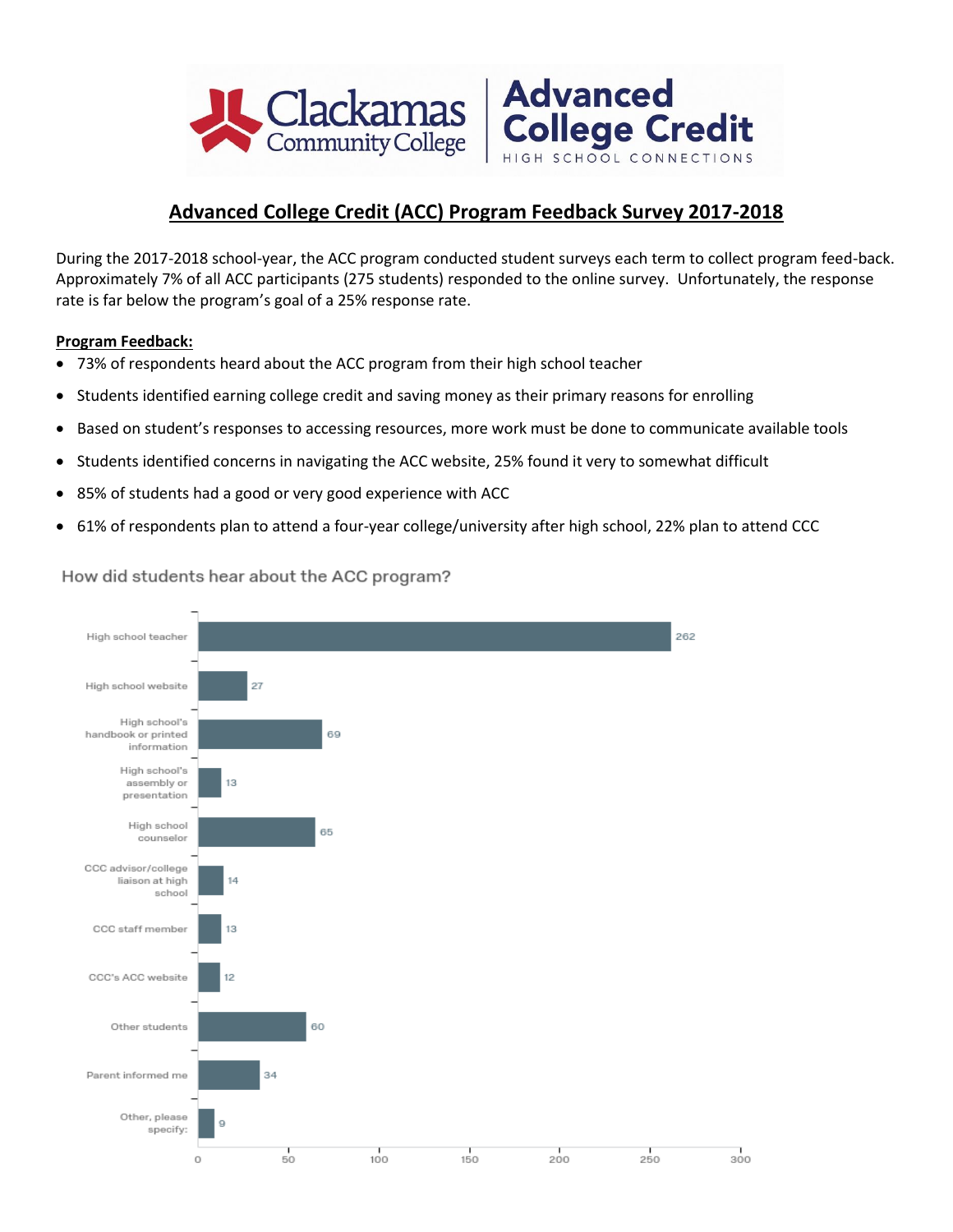# Why did students enroll in the ACC program?

| #              | Question                                                  |        | Not at all a<br>reason |        | Somewhat a<br>reason | Very much a | Total |     |
|----------------|-----------------------------------------------------------|--------|------------------------|--------|----------------------|-------------|-------|-----|
| 1              | To be challenged                                          | 14.65% | 46                     | 42.99% | 135                  | 42.36%      | 133   | 314 |
| $\overline{2}$ | To earn college credit                                    | 1.57%  | 5                      | 5.02%  | 16                   | 93.42%      | 298   | 319 |
| 3              | To save money                                             | 4.11%  | 13                     | 18.04% | 57                   | 77.85%      | 246   | 316 |
| $\overline{4}$ | To finish college early                                   | 20.32% | 63                     | 33.87% | 105                  | 45.81%      | 142   | 310 |
| 5              | To have flexibility with my future schedule in<br>college | 14.74% | 46                     | 33.33% | 104                  | 51.92%      | 162   | 312 |
| 6              | Parents made me                                           | 80.26% | 244                    | 13.49% | 41                   | 6.25%       | 19    | 304 |

# Which CCC resources did students access?

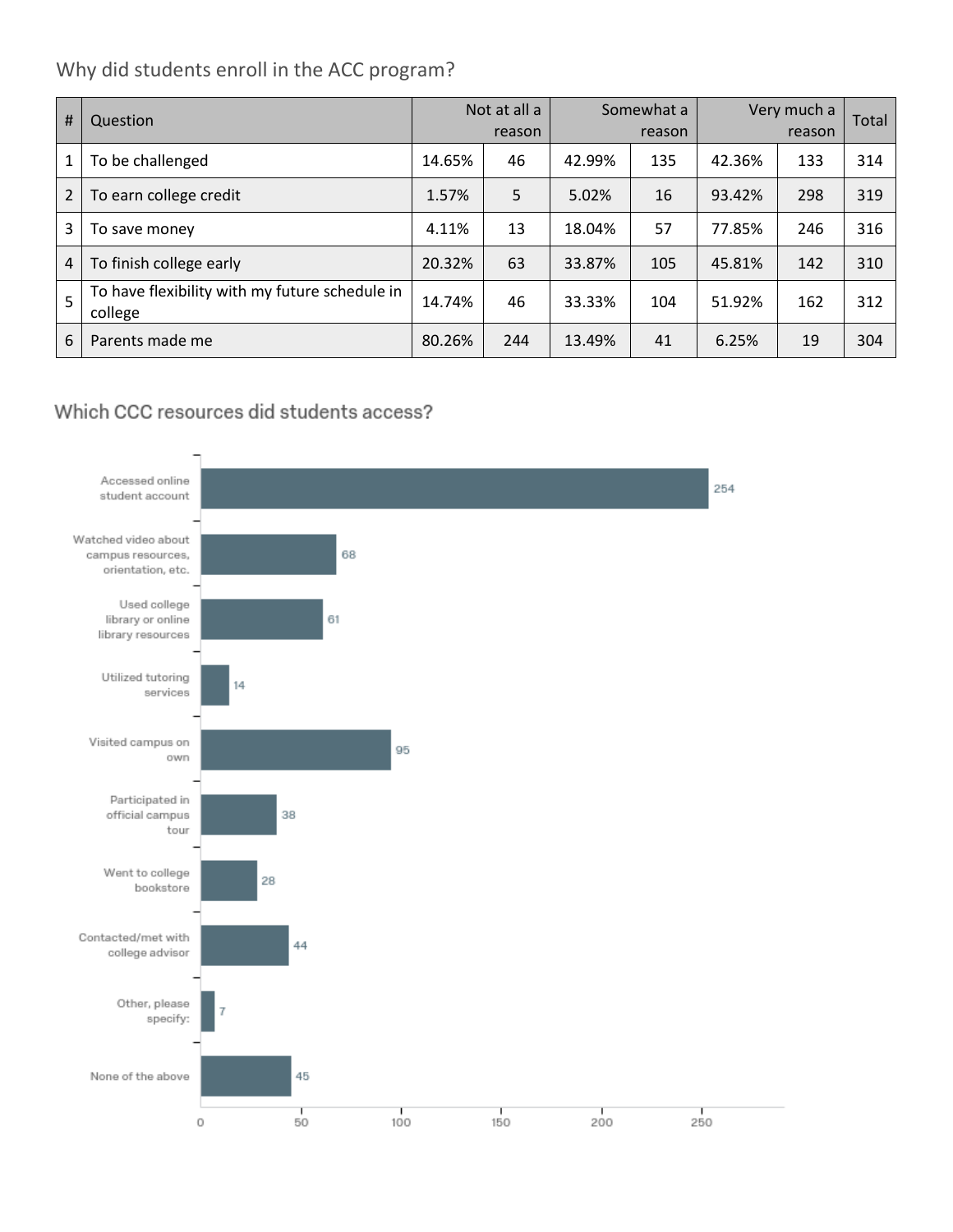Students rated how much they disagreed or agreed with the following statements about the ACC program:

| #              | Question                                                                                      | Strongly<br>disagree |                | <b>Disagree</b> |                | Somewhat<br>disagree |    | Somewhat<br>agree |    | Agree  |     | Strongly agree |    |        | Did not do/did<br>not use |        | Did not know<br>about |     |
|----------------|-----------------------------------------------------------------------------------------------|----------------------|----------------|-----------------|----------------|----------------------|----|-------------------|----|--------|-----|----------------|----|--------|---------------------------|--------|-----------------------|-----|
| $\mathbf{1}$   | The ACC<br>website was<br>easy to<br>navigate.<br>(www.clackama<br>s.edu/acc)                 | 2.81%                | 9              | 5.31%           | 17             | 13.13%               | 42 | 29.38%            | 94 | 31.87% | 102 | 10.00%         | 32 | 5.94%  | 19                        | 1.56%  | 5                     | 320 |
| $\overline{2}$ | The ACC<br>Student<br>Handbook<br>provided<br>helpful<br>information.                         | 1.25%                | $\overline{a}$ | 1.88%           | 6              | 4.38%                | 14 | 21.56%            | 69 | 20.00% | 64  | 5.00%          | 16 | 26.25% | 84                        | 19.69% | 63                    | 320 |
| 3              | The ACC<br>Registration<br>Instructions<br>provided<br>helpful<br>information.                | 1.25%                | 4              | 2.50%           | 8              | 6.88%                | 22 | 26.88%            | 86 | 37.50% | 120 | 11.56%         | 37 | 9.06%  | 29                        | 4.38%  | 14                    | 320 |
| $\overline{4}$ | Course<br>registration<br>was user-<br>friendly.                                              | 2.52%                | 8              | 4.09%           | 13             | 11.95%               | 38 | 22.33%            | 71 | 37.74% | 120 | 17.30%         | 55 | 3.77%  | 12                        | 0.31%  | $\mathbf{1}$          | 318 |
| 5              | Paying for the<br>course(s) online<br>was simple.                                             | 1.25%                | $\overline{4}$ | 1.88%           | 6              | 7.19%                | 23 | 17.81%            | 57 | 40.63% | 130 | 16.88%         | 54 | 13.13% | 42                        | 1.25%  | 4                     | 320 |
| 6              | Accessing my<br><b>CCC Student</b><br>Account for<br>grades and<br>transcripts was<br>simple. | 1.57%                | 5              | 2.19%           | $\overline{7}$ | 9.40%                | 30 | 26.65%            | 85 | 26.33% | 84  | 15.36%         | 49 | 15.99% | 51                        | 2.51%  | 8                     | 319 |

How was student's experience with ACC program?

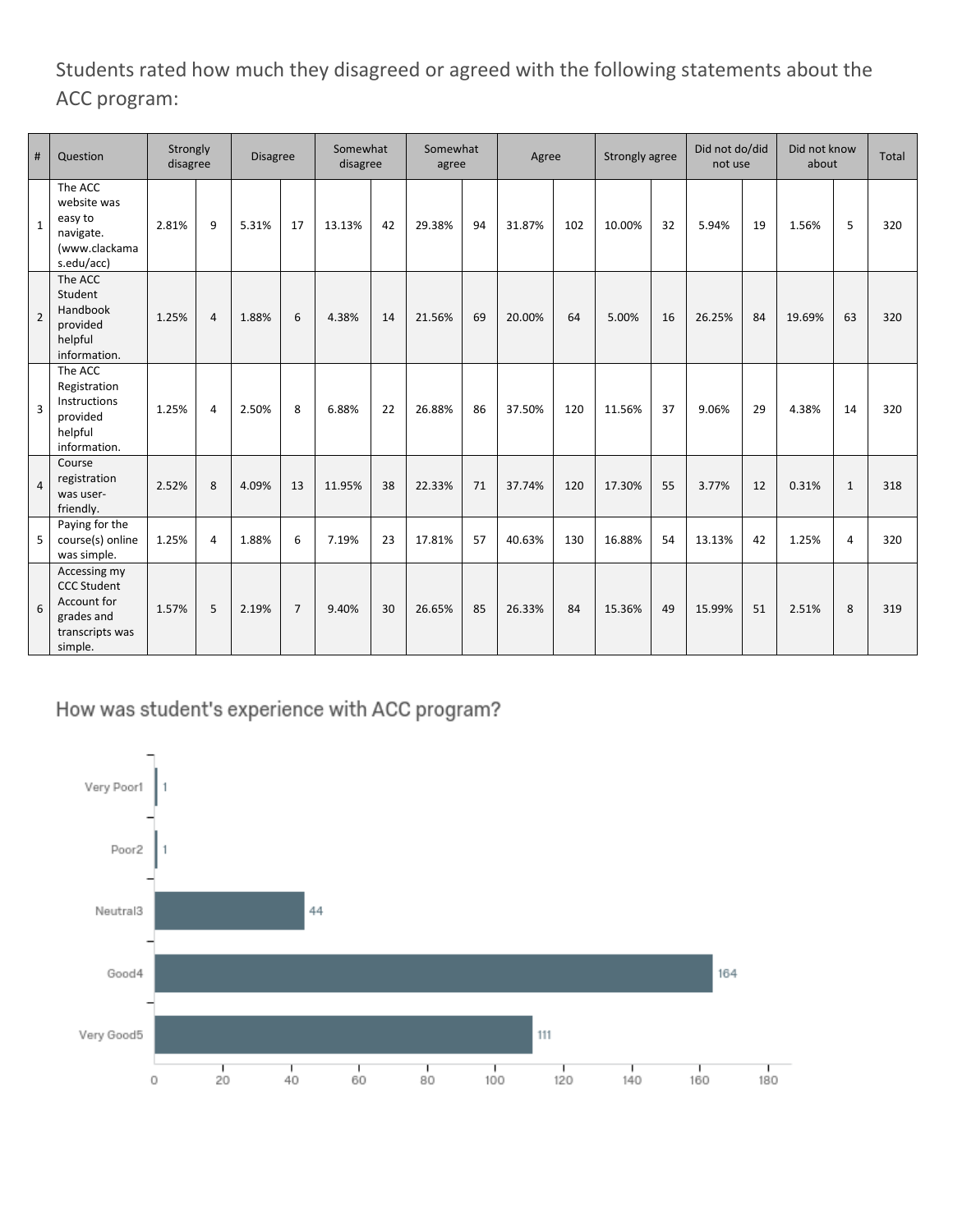# Plans after High School